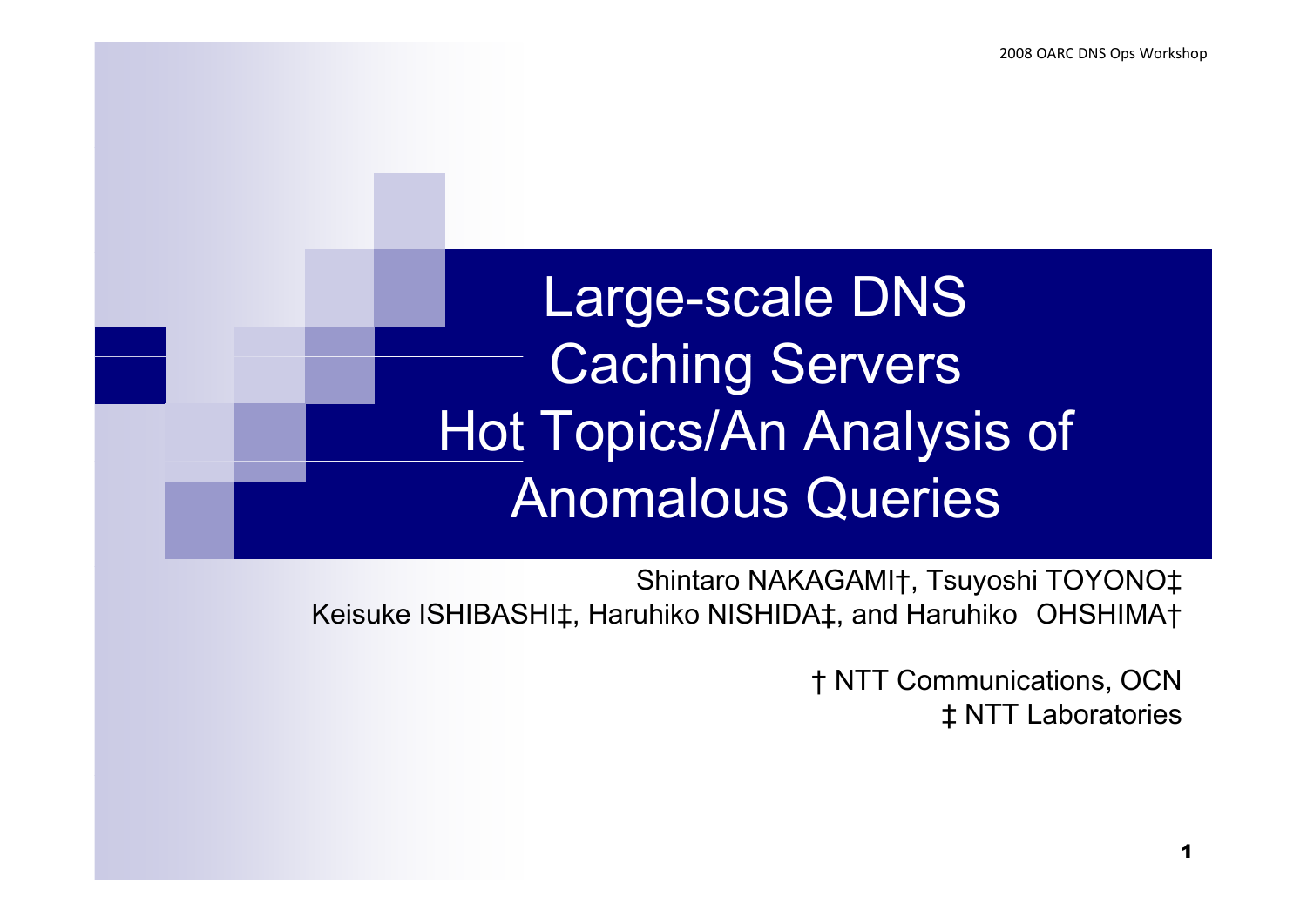### **Outline**

### **1 Hot Topics about OCN DNS Caching Servers 1.Hot Caching Servers**

- Introduction of OCN
- -Query Trend on OCN DNS Caching Servers
- Problems with DNS Caching Servers

#### **2.An Analysis of Anomalous Queries on Large-scale Caching Servers**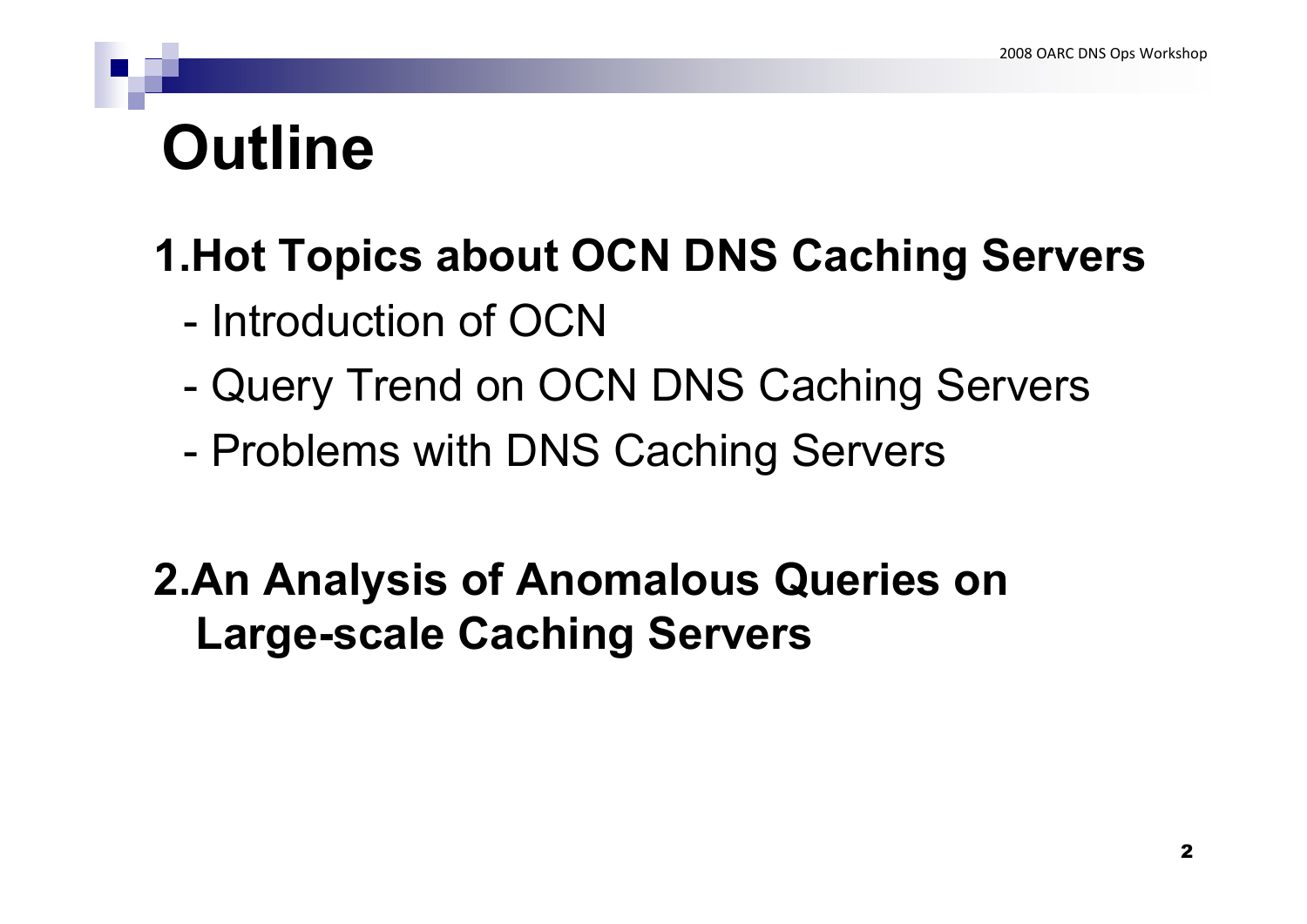# **Introduction of OCN**

- **OCN (AS4713)**
	- ・The largest ISP in JAPAN
	- ・7 million customers
- **<u>DNS</u>** operation
	- ・150 DNS servers
		- -50 name servers / 100 caching servers
	- -2 kinds of DNS application
	- -BIND9 / CNS (CNS has 6 times performance of BIND)
	- ・6 billion queries/day (70 thousand queries/sec)

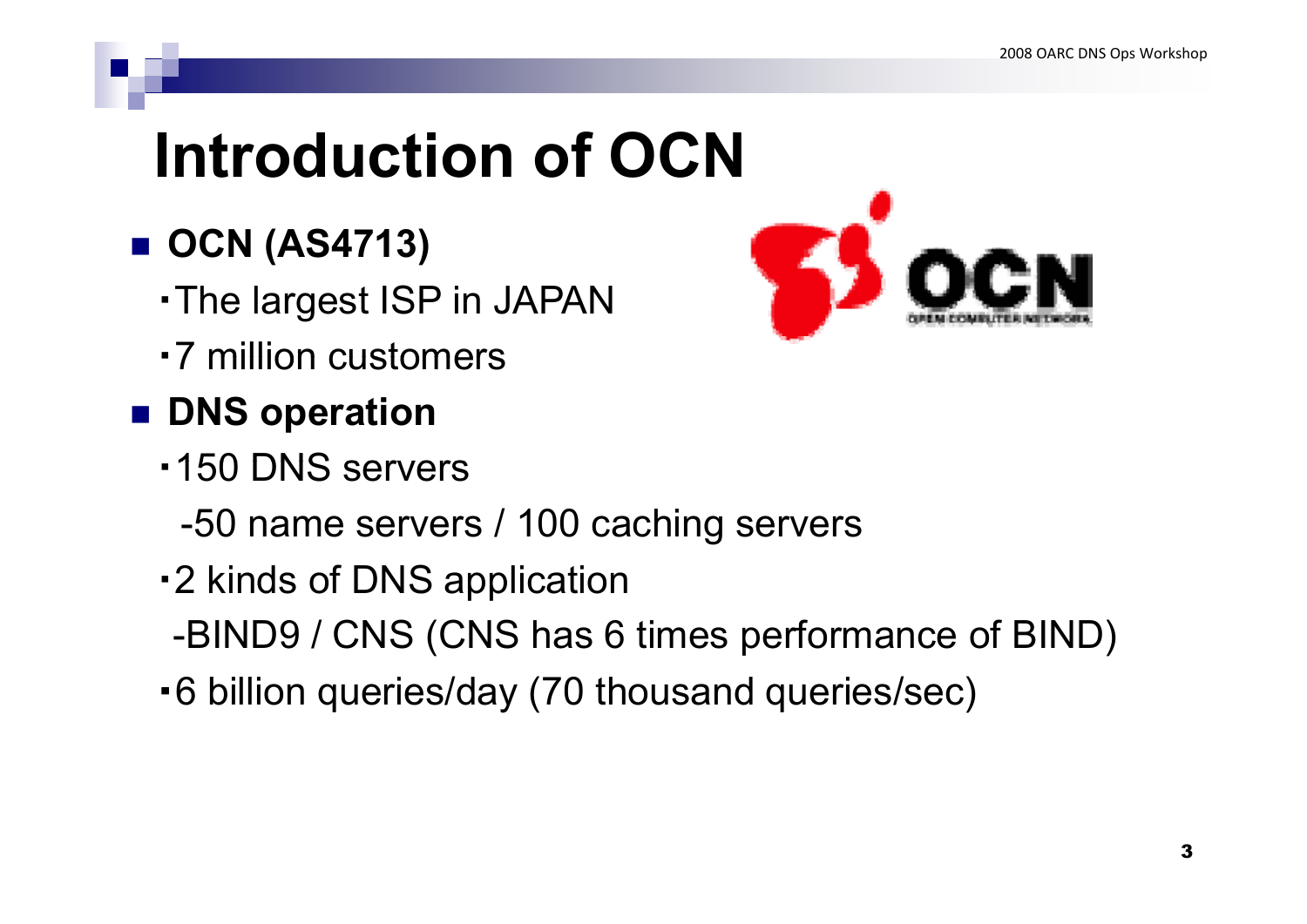### **OCN Cache DNS Structure**

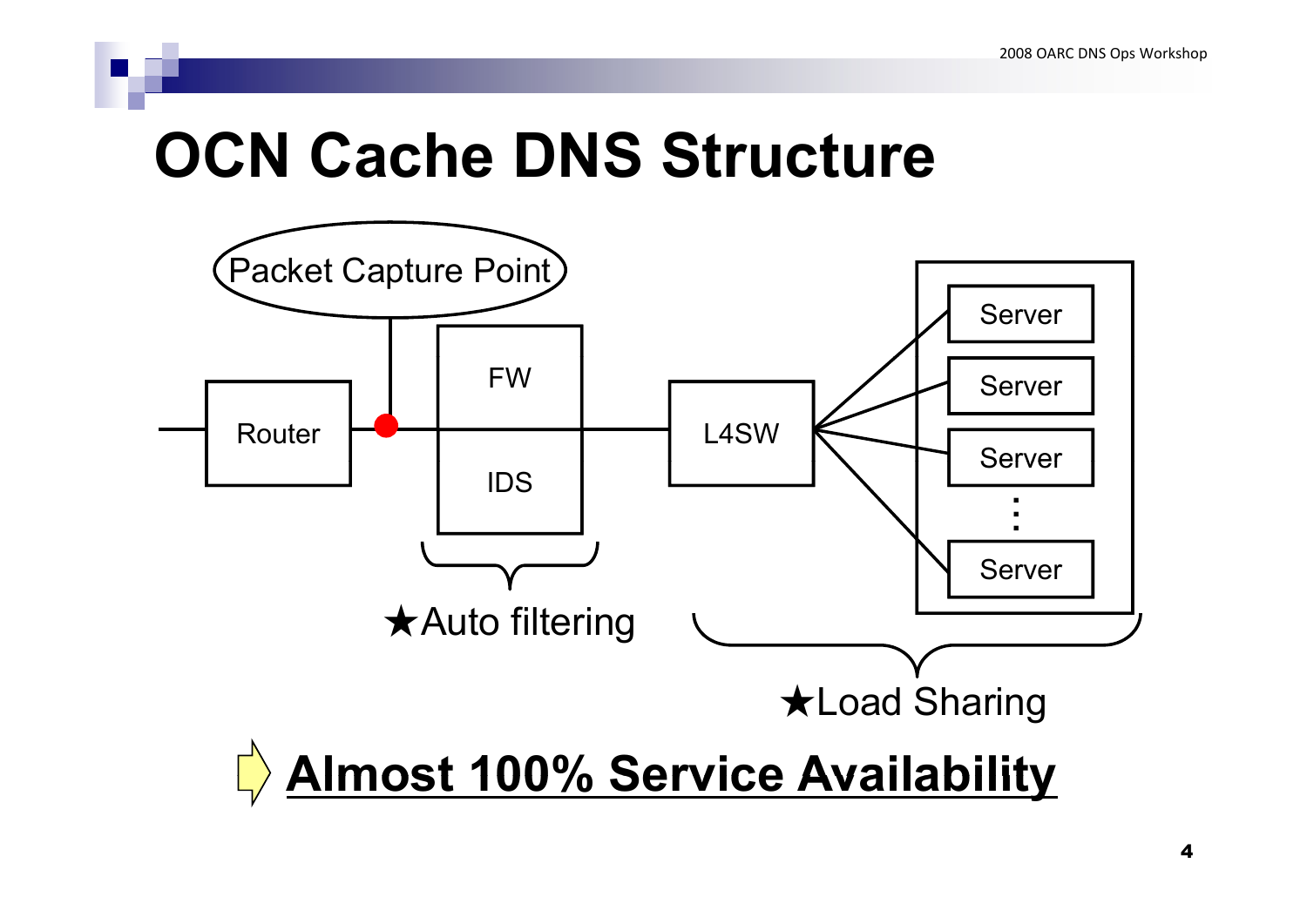### **Query Trend on OCN DNS Caching Servers**

- **The number of queries is increasing rapidly.**
- T. The annual query increase rate is 150%.

The query increase rate is much higher than the customer increase rate.

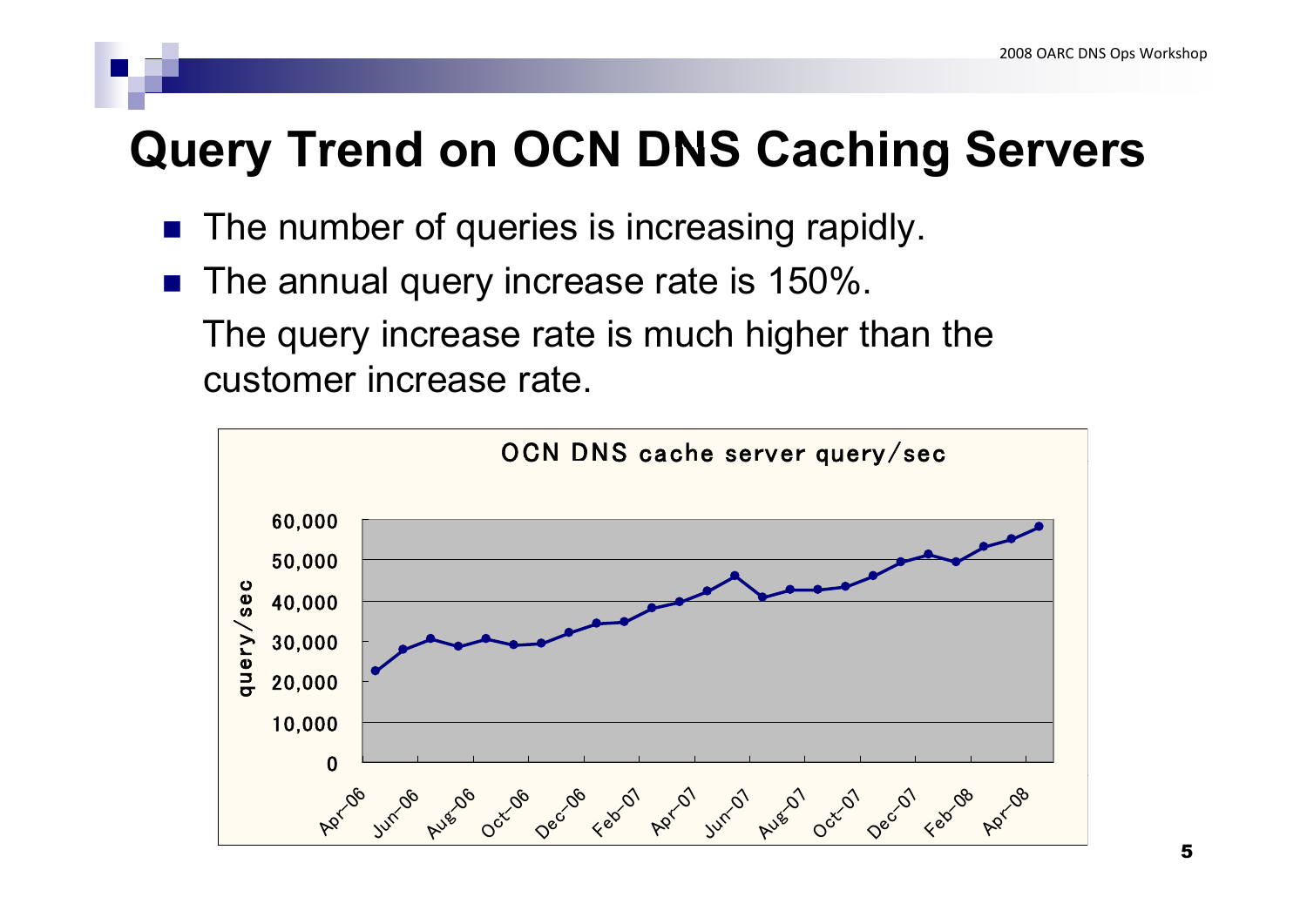# **What types of Query?**

- $\blacksquare$   $\sf A$ >> $\sf A$ AAA> $\sf PTR$ > $\sf MX$ > $\sf TXT$ >> $\sf o$ the $\sf rs$   $\vdash$   $\sf s$   $\sf s$   $\sf s$   $\sf s$   $\sf s$   $\sf s$   $\sf s$   $\sf s$   $\sf s$   $\sf s$   $\sf s$   $\sf s$   $\sf s$   $\sf s$   $\sf s$   $\sf s$   $\sf s$   $\sf s$   $\sf s$   $\sf s$   $\sf s$   $\sf s$   $\sf s$   $\sf s$   $\sf s$   $\sf s$  □ A record queries are increasing.
	- $\blacksquare$  The number of customers  $\blacksquare$   $^{70.0\%}$ and the number of queries per one person are  $\blacksquare$ increasing.  $\blacksquare$   $\blacksquare$   $\blacksquare$   $\blacksquare$
	- □ MX record queries are decreasin g. g
		- Repeat MX queries by spammer, by botnets or by  $\|$ <sub>20.0%</sub> worms are decreasing.
	- □ AAAA and TXT record queries increased rapidly this year.  $\qquad \qquad \rule{2mm}{2mm} \mid$   $_{\text{o.0\%}}$

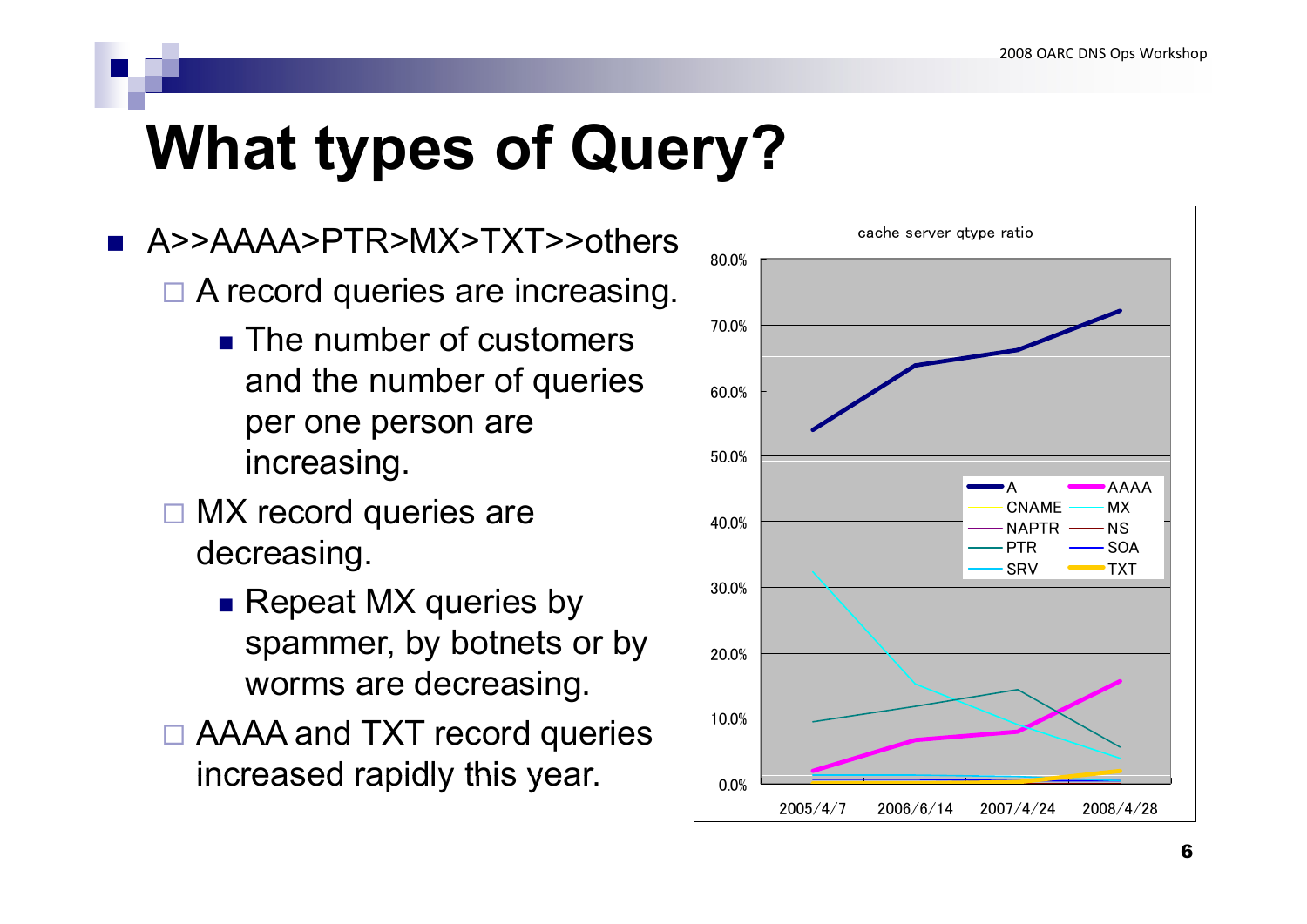## **TXT Record Queries**

- **TXT record is used for** the cache server qname ratio (TXT) reputation check, SPF, DNSBL and so on.
- Queries for reputation check are increasin g  $\mathsf g.$  1
- SPF queries from mail servers are also increasing.  $\begin{array}{|c|c|c|c|c|c|c|c|}\n\hline\n\text{are also increasing.} & & \text{else.} \n\end{array}$
- **There were only a few queries** for DNSBL check until last year.

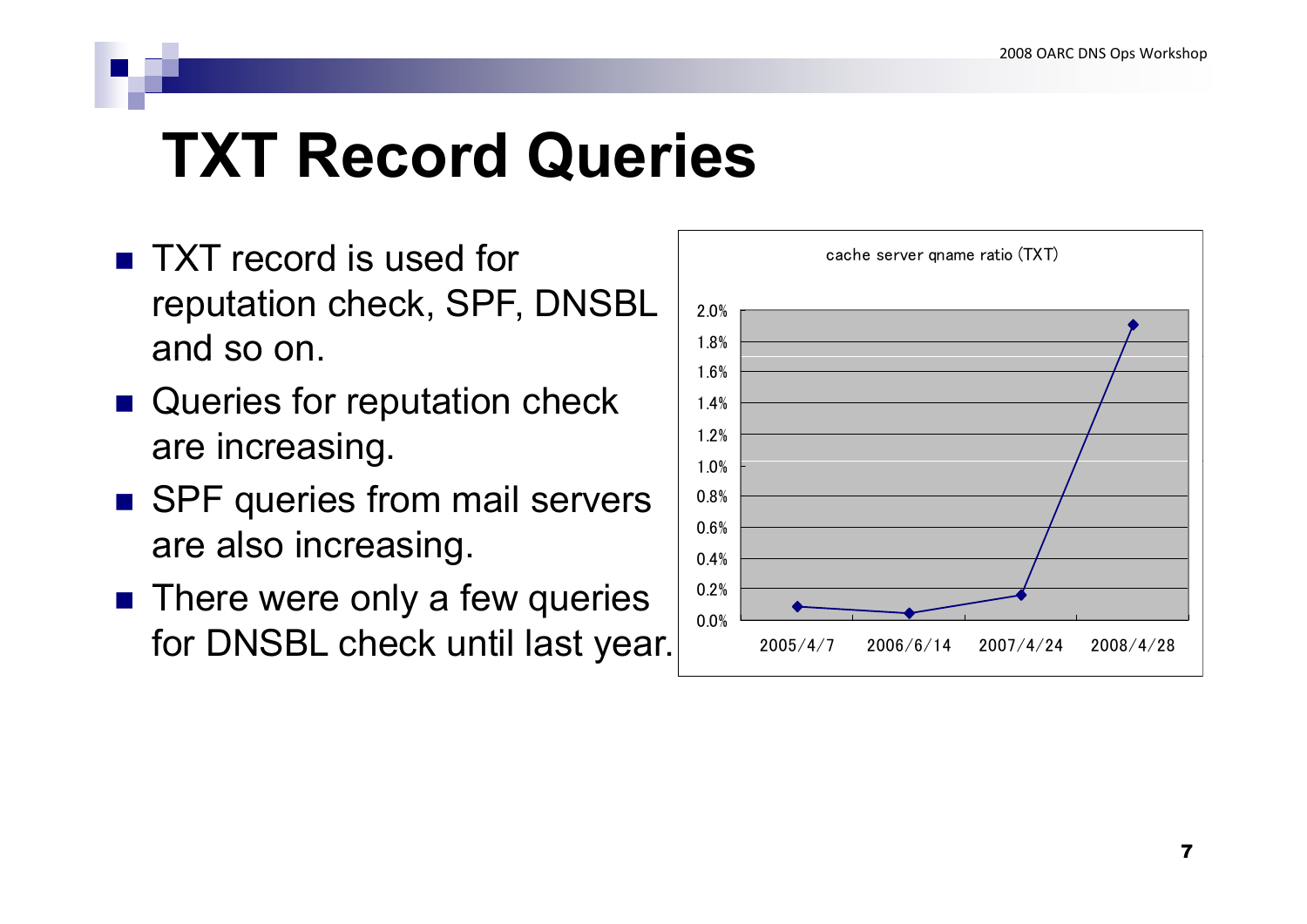### **Problems with DNS Caching Servers**

- The load of caching servers is higher than that of name servers.
- **Problem queries** 
	- □DDoS attack queries
	- Bogus queries
	- □Queries for Short TTL records
- Birthday attack and Amp attack aren't observed so much.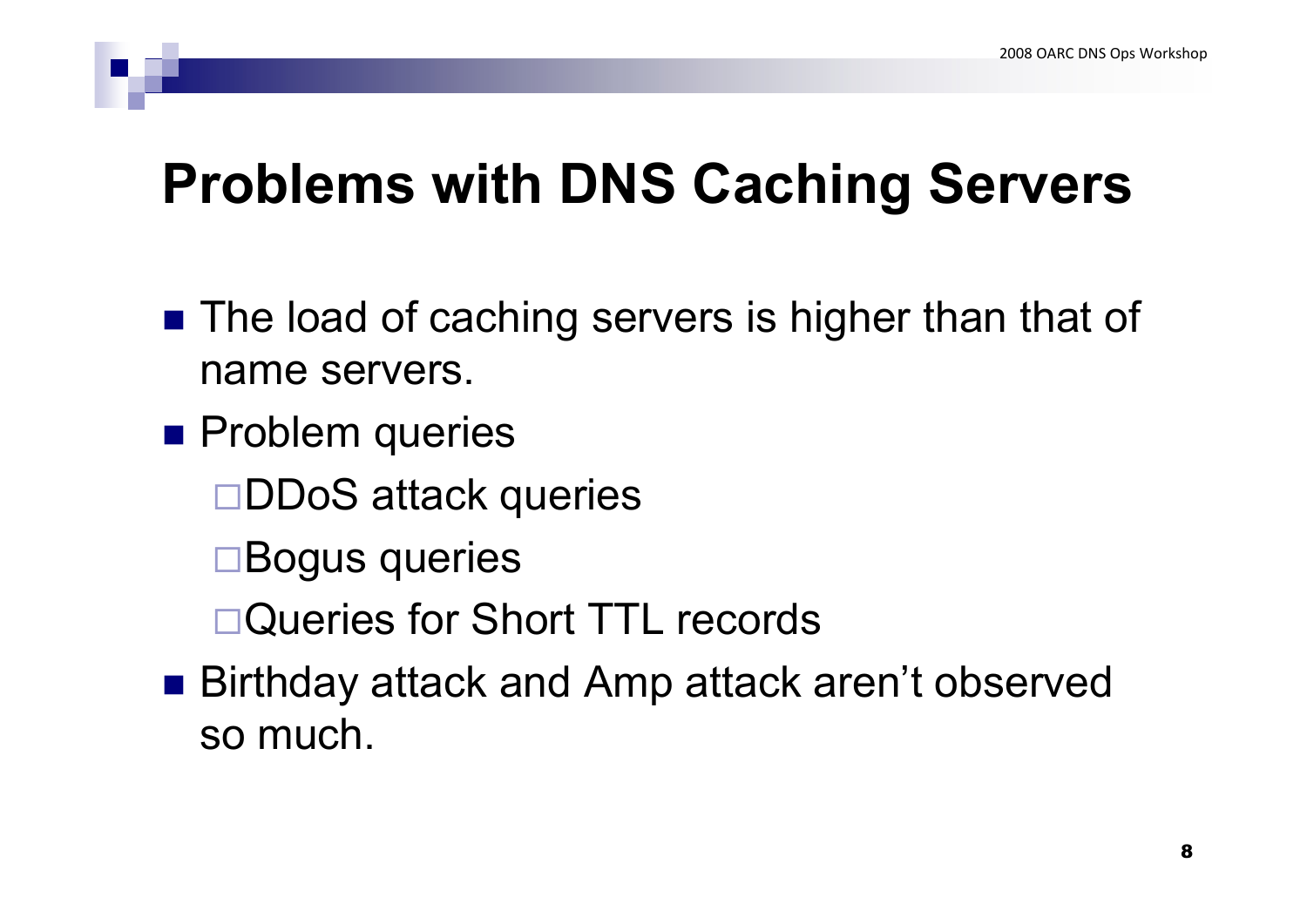# DDoS Attack Que ries

- Attacks by worms (2004/04)
	- $\Box$  The number of queries at this time is 6 times more than usual.
	- $\square$  Forward operation was effective in this attack.
- Attacks by botnets (2007/10)
	- $\Box$  The number of queries at this time is 2 times more than usual.
	- □ Auto filtering by IDS worked effectively in this attack.
- $\blacksquare$  In these case, there were a lot of SERVFAIL queries.
	- □ SERVFAIL queries cause a heavy load in caching servers.

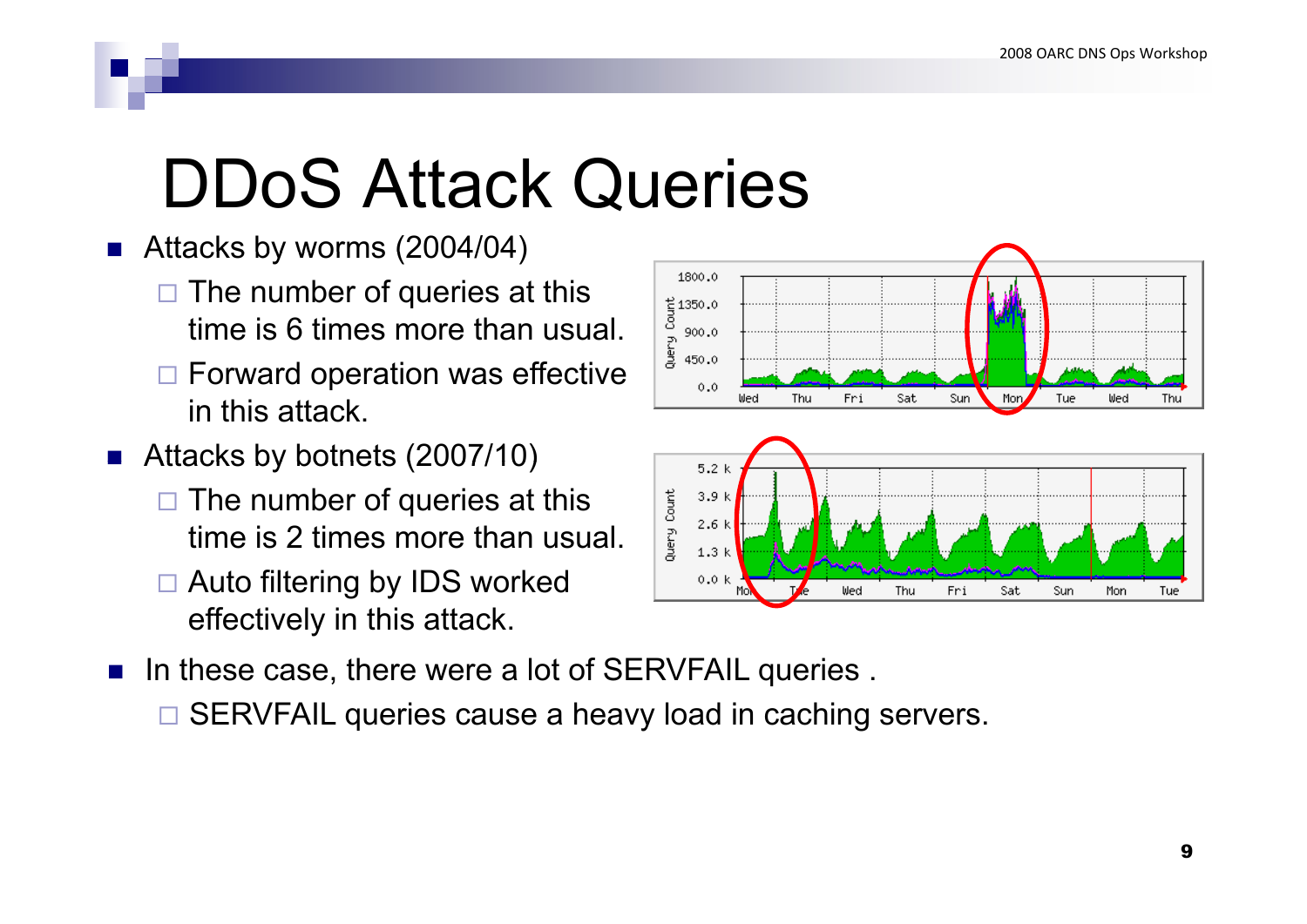## **Bogus Queries**

- Caching servers receive a lot of Bogus queries. □ PTR queries for RFC1918 (private IP address) -PTR "\*.\*.\*.10.in-addr.arpa."
	- □ Invalid TLD

-\*.localhost, \*.local

■ These queries are sent to root-servers as well as cacheservers. - > Useless traffic and processing

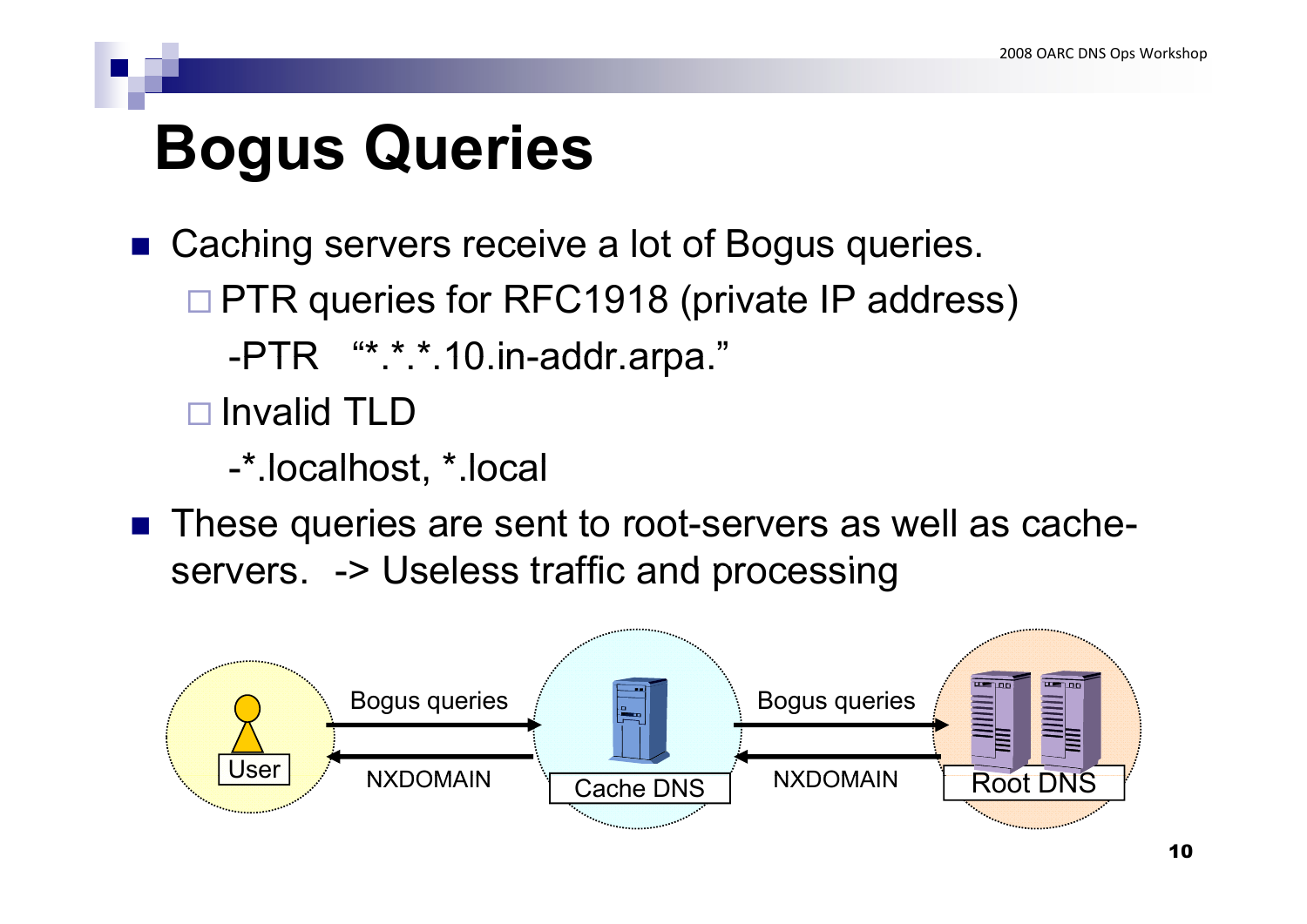# **Short TTL Records**

- **The Distribution ratio of TTL** records in OCN caching servers.
- TTL records for less than 1 hour account for 43.5%.
- $\blacksquare$  TTL records for less than 10 minutes account for 14%.
- There are also 1 second TTL records.
- **If it isn't necessary, long TTL is** desirable desirable.

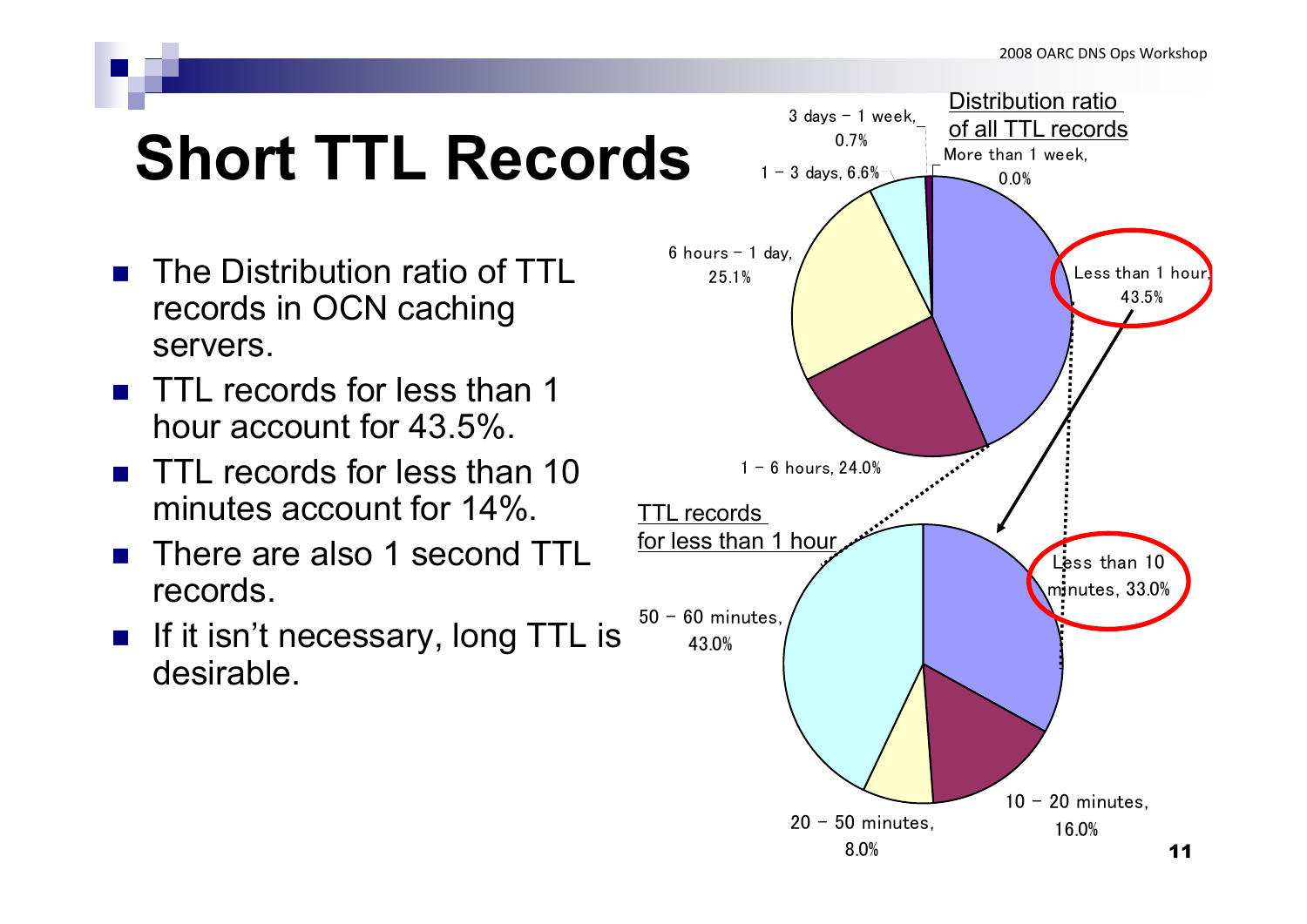# Part 2. An Analysis of Anomalous Queries on Large-scale Caching Servers Tsuyoshi TOYONO NTT Lab.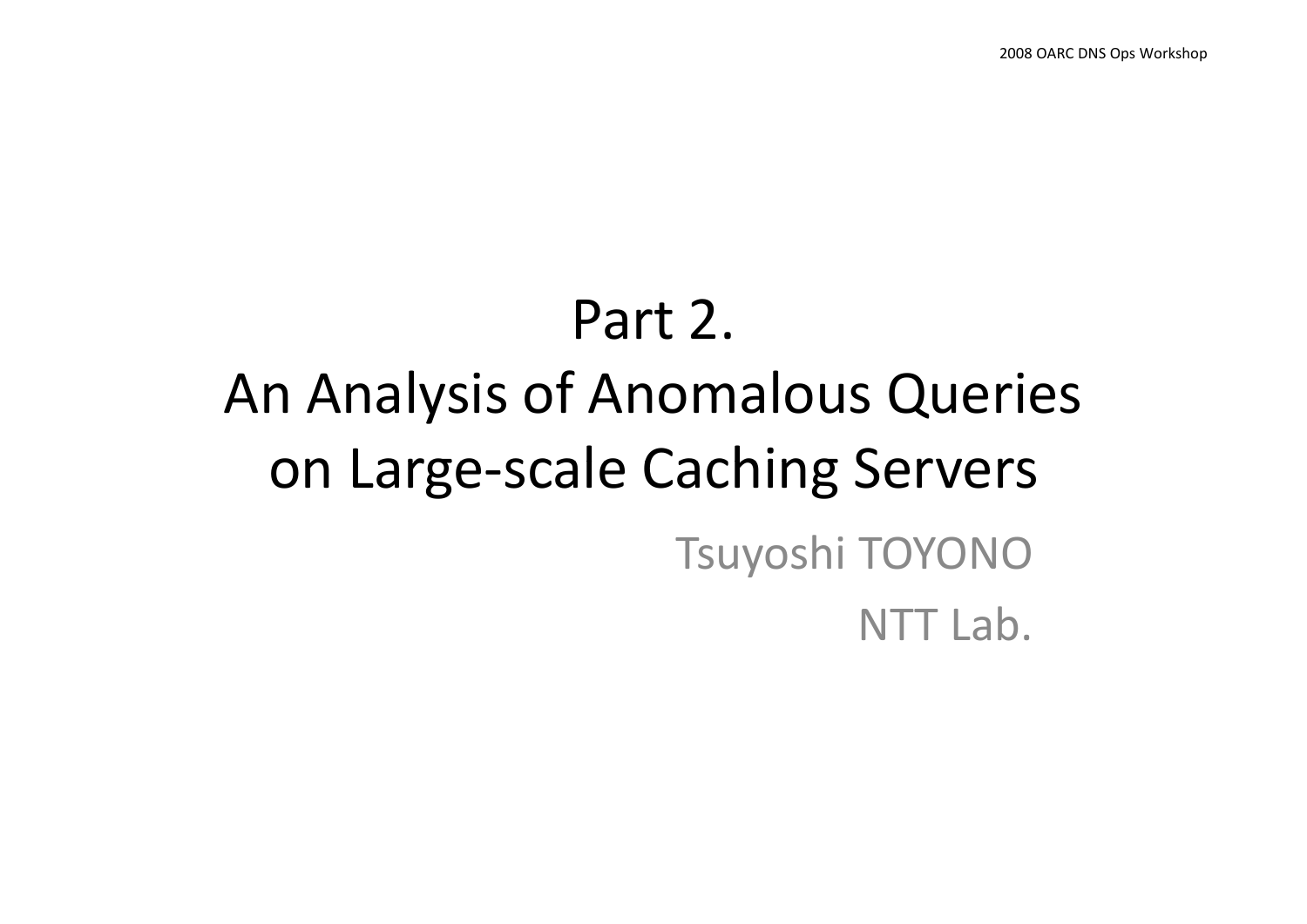### Focus on

- DNS caching servers' in/out queries
	- –- User -> Cache queries (recursive)
	- Cache -> Authoritative (non-recursive)

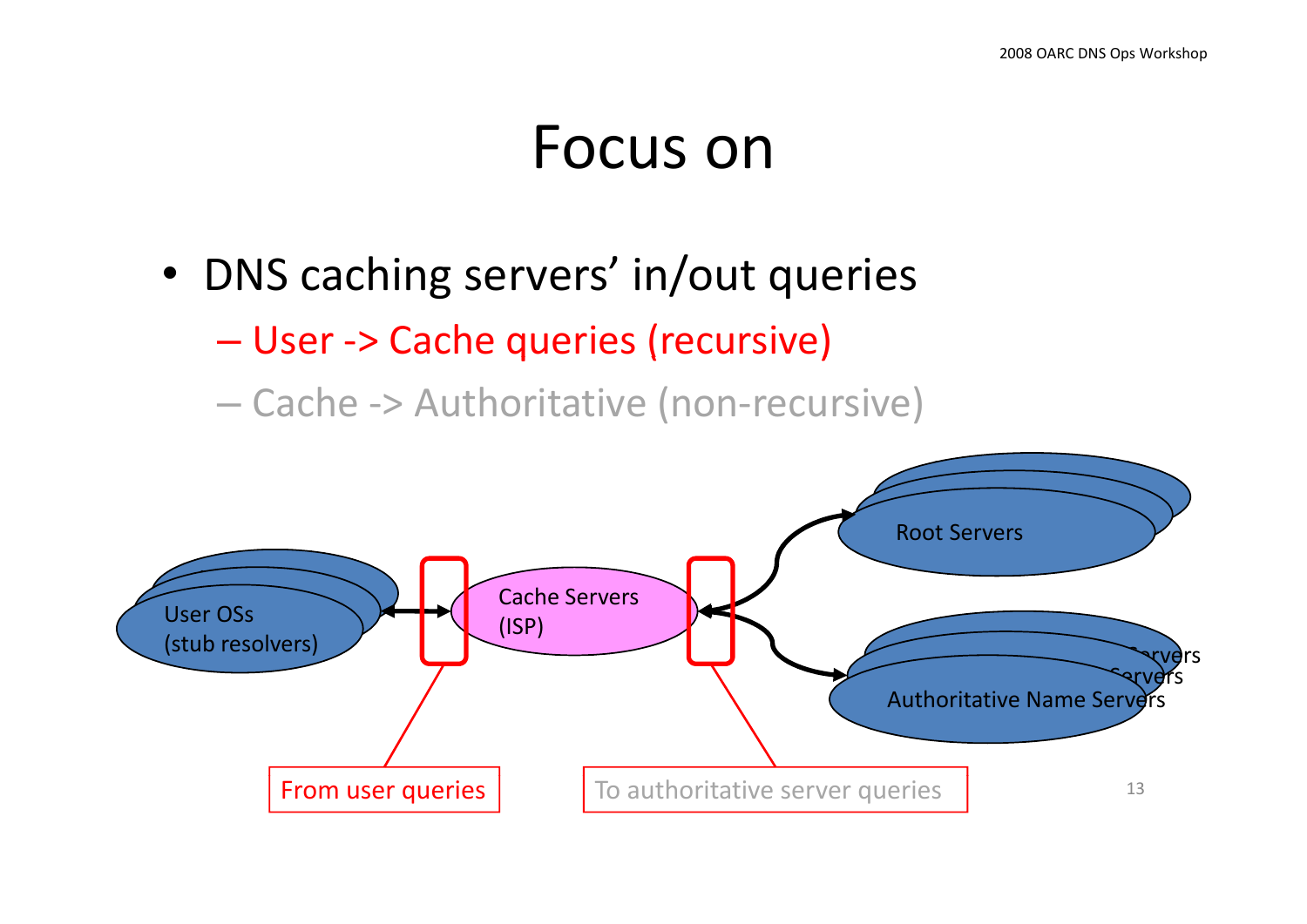# What are "Anomalous queries"? (1/2) Invalid queries

- 1. Nx-Qtype (Non-existent Qtype)
	- Invalid or broken Qtype
	- –(Ex.) Type 0, Type 990 …
- 2. Nx-TLD (Non-existent Top Level Domain)
	- –(Ex.) ".localhost.", ".localdomain.", ".workgroup." …
- 3. RFC1918 PTR
	- –PTR queries for RFC1918
	- –(Ex.) PTR "1.0.0.10.in-addr.arpa"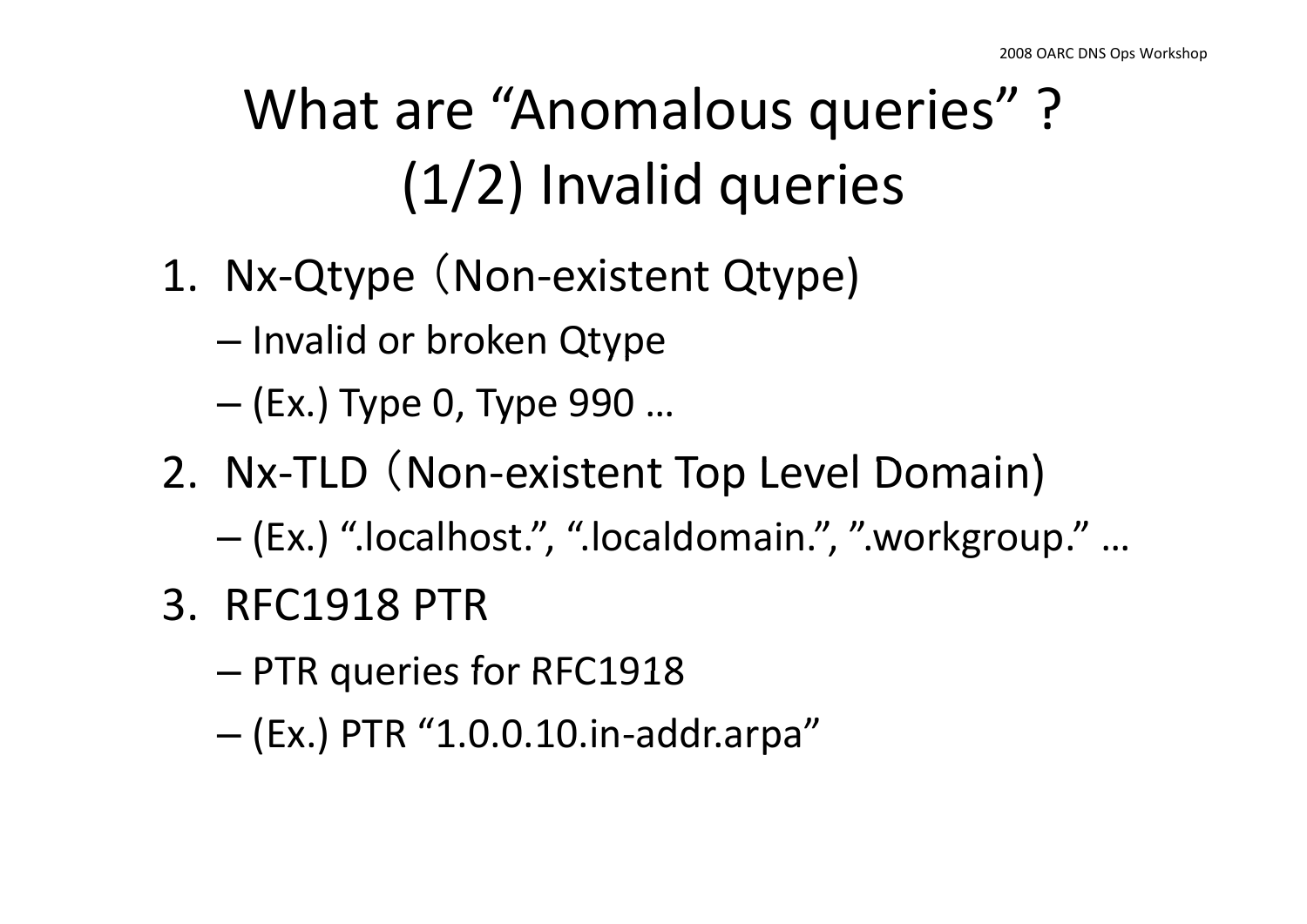# What are "Anomalous queries"? (2/2) They ignore our answers …

- 4. Repeat queries
	- $-$  Repeat same "Qtype, Qname" queries from same IP address within very short time (1 sec)
- 5. Other repeat queries
	- 5-1. Ignore TTL
		- Repeat same queries that ignored TTL
	- 5-2. Re peat MX
		- Repeat "MX" queries within very short time (0.1 sec)
		- Characteristic behavior in some worms (Ex.) Netsky
	- $-$  5-3. Repeat Error
		- Error status answers (ServFail, FormErr, Refused) are replayed, but query is repeated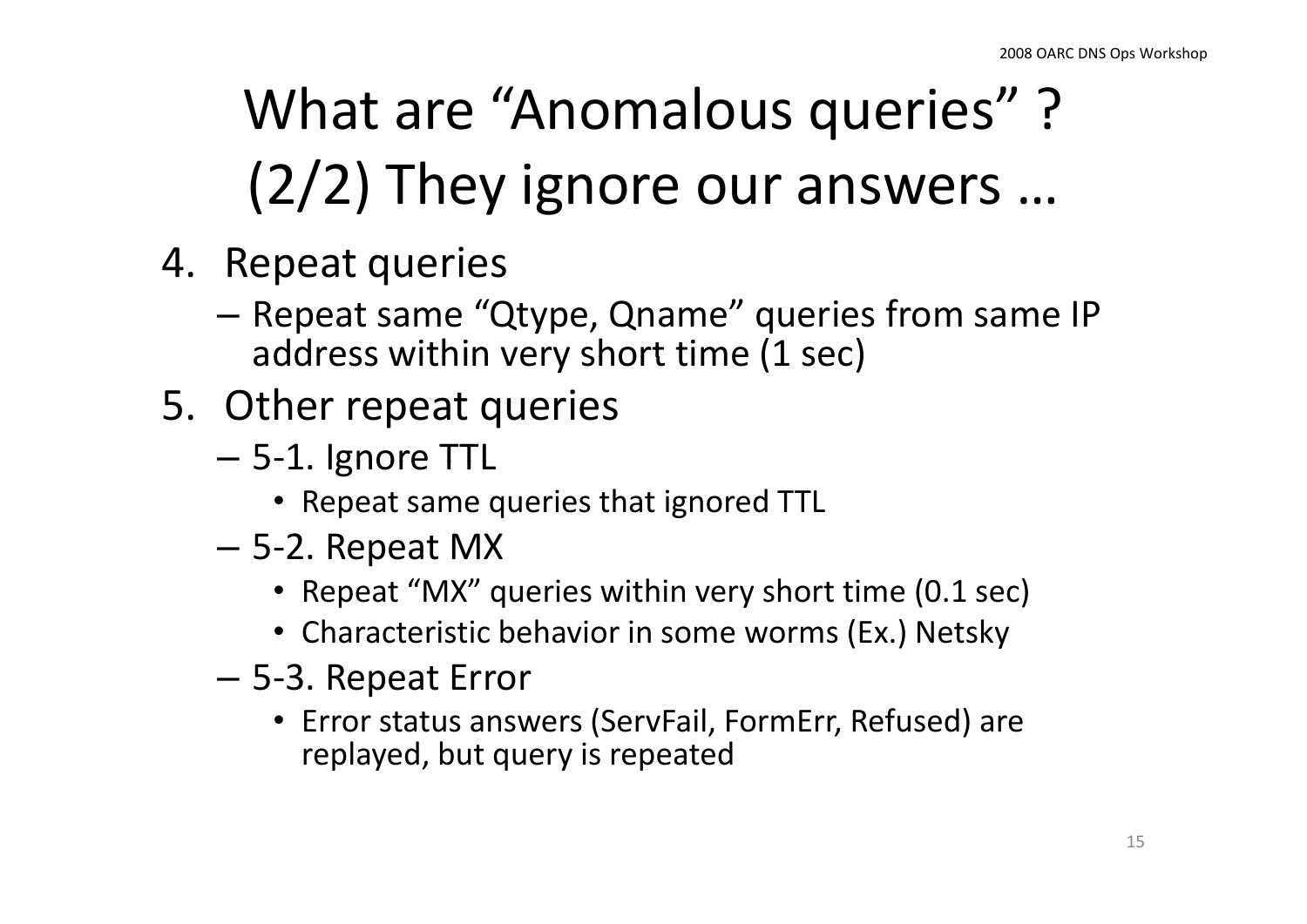16

## User queries (to caching servers)



- $\bullet$ Legitimate queries: only 15% of all queries
- •• "Repeat" and "Ignore TTL" are 80% of all queries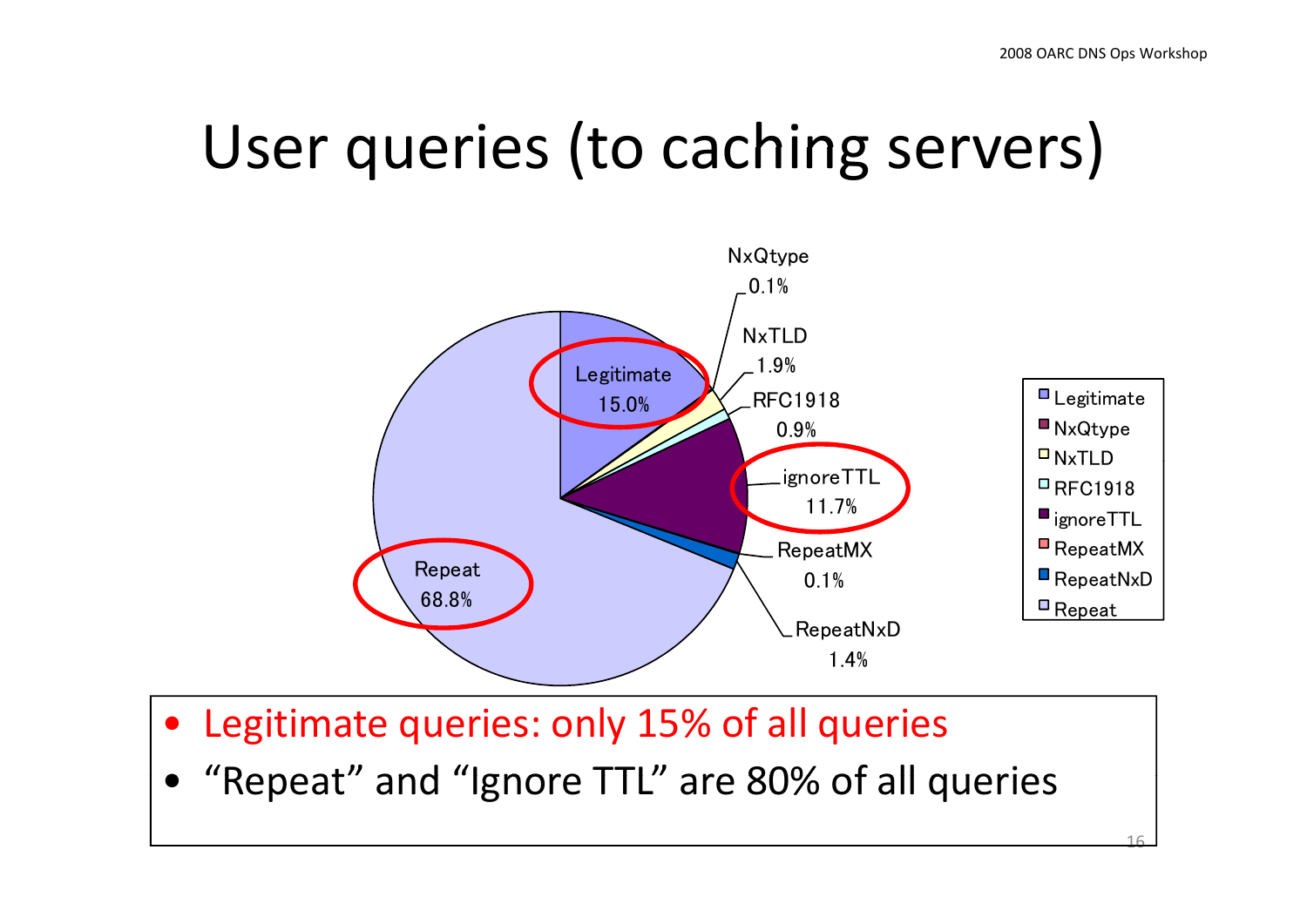



- Most answers are normal
	- 78% of total answers are "No Error"
	- 17% of total answers are "NXDomain"
- Few error answers (Server Fail, Format Err, Refused) 17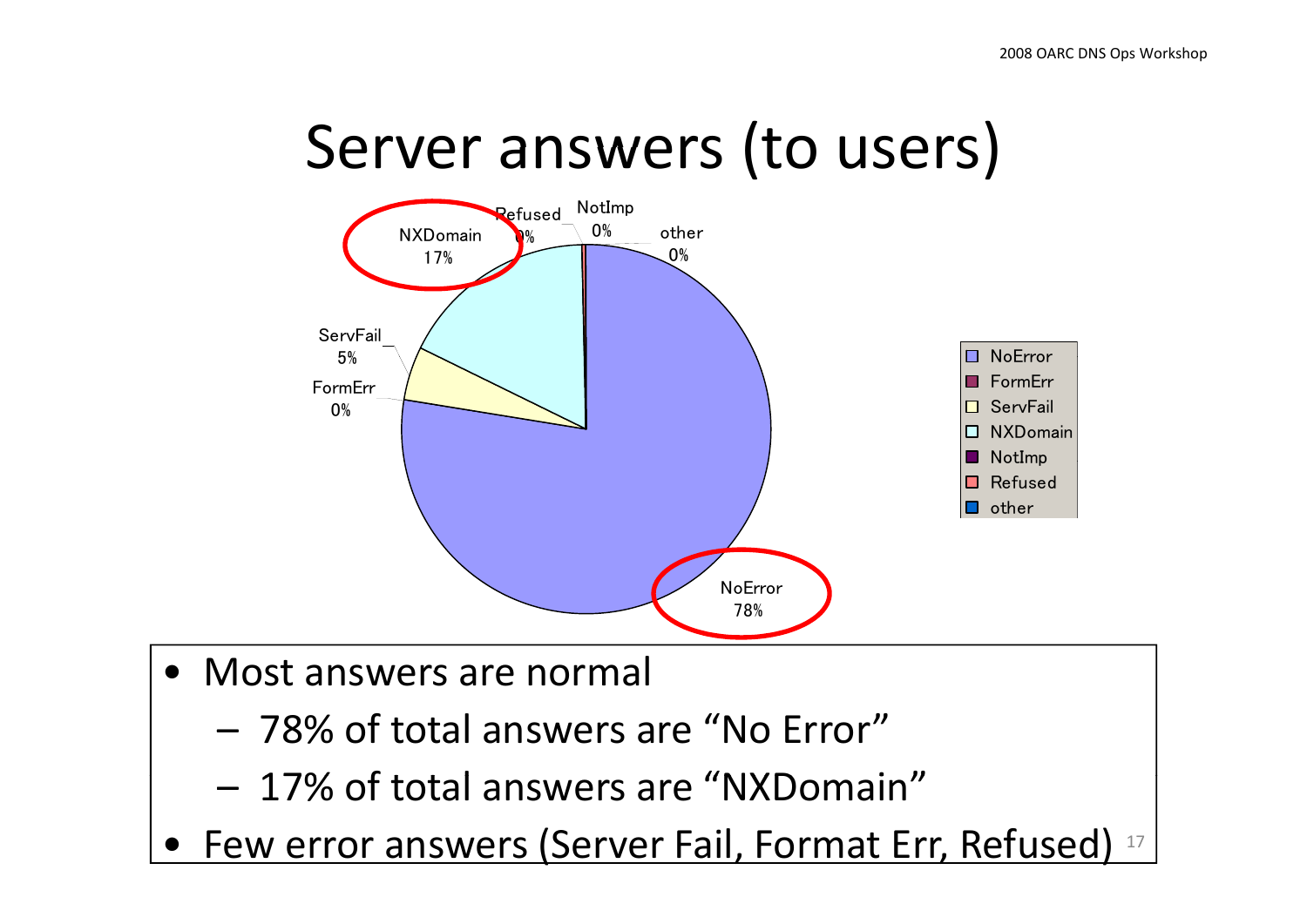### First question ...

- We receive …
	- –80% anomalous queries
	- –– Only 15% legitimate queries



- … But do all users behave like that ?
- Analysis of per user queries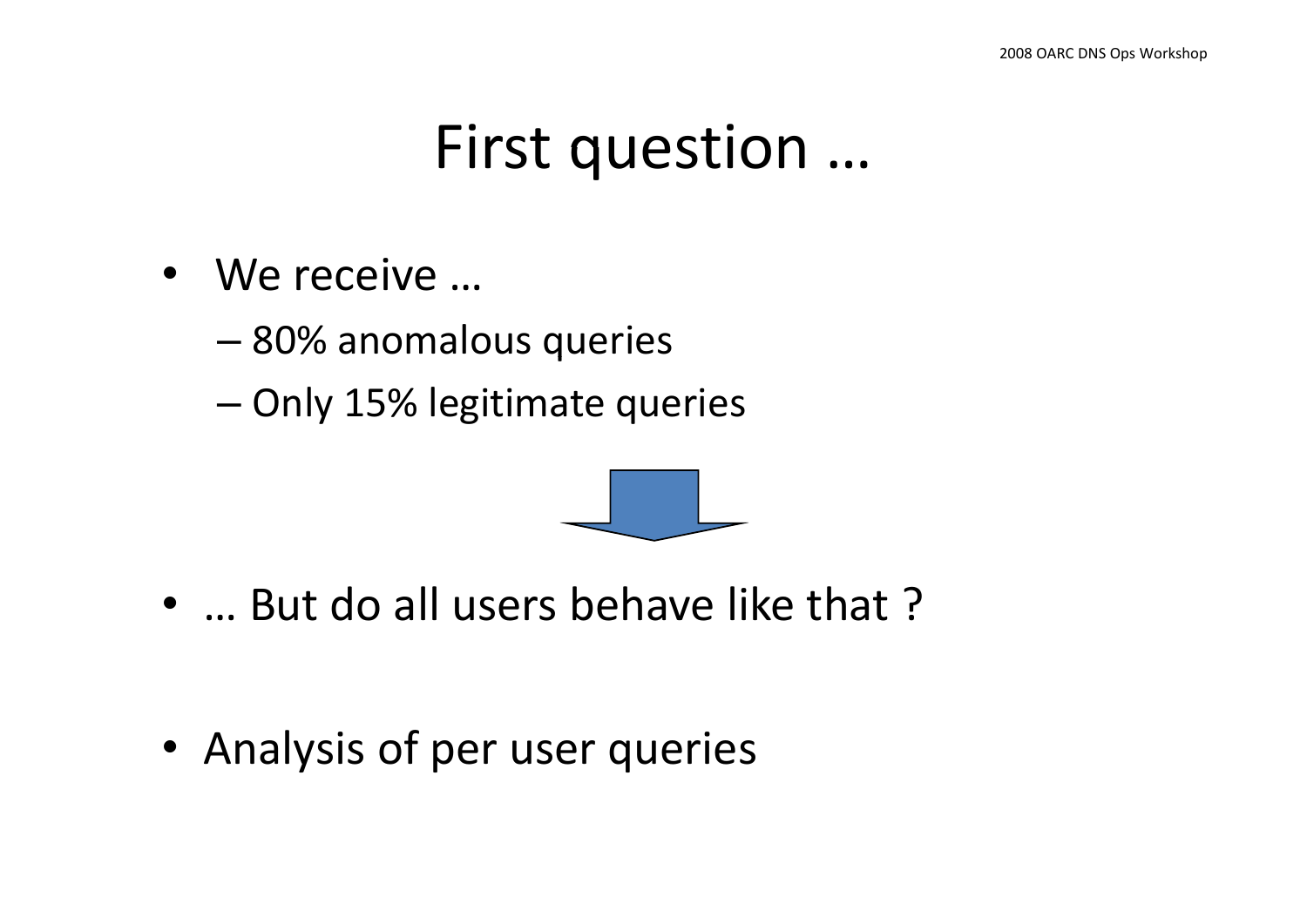$1<sub>0</sub>$ 

#### Number of queries per user per second (CDF)



- Most users sent a few queries (1  $\sim$  10 qps)
- •• Only 0.07% of all users sent over 100 qps at some point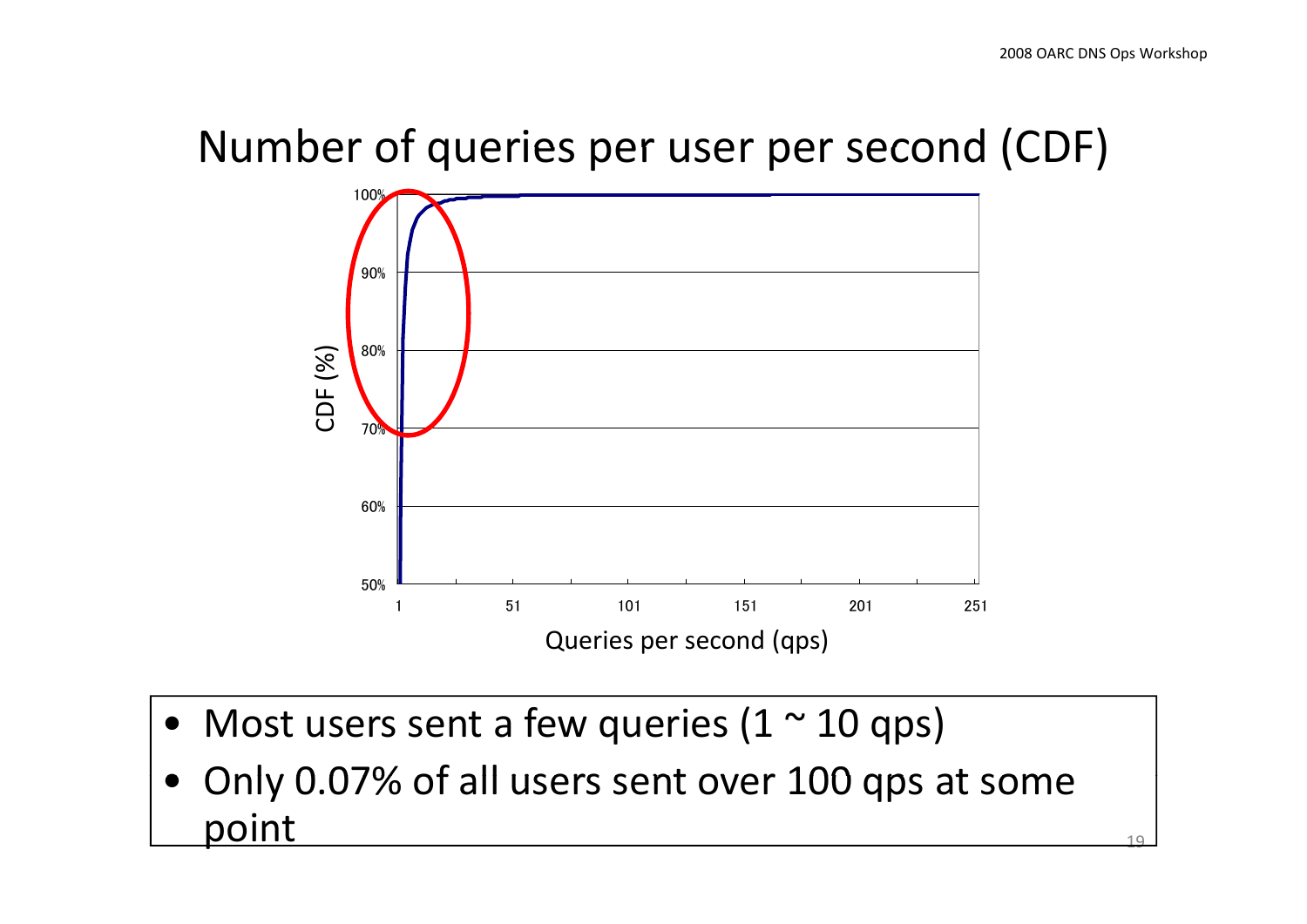# Distribution chart of user query rates



- 1. Obeys Zipf's law
	- Most users sent a few queries, a few users sent most of the queries
- 2. Exceptions of "over-10 000-qps users" !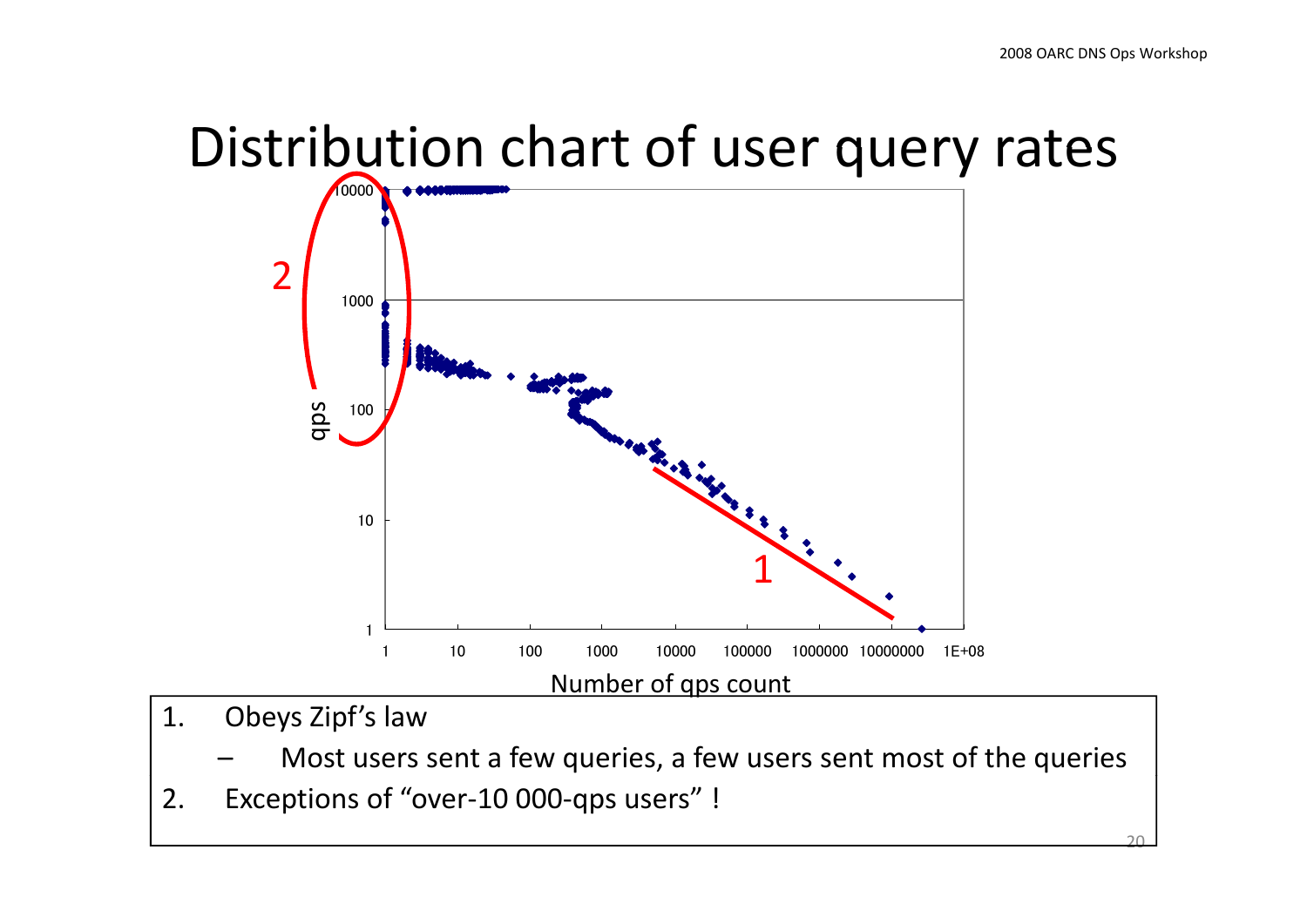#### Percentage of anomalous queries by query rate

|                   |        |               |                 |        |        | (Percentage of |
|-------------------|--------|---------------|-----------------|--------|--------|----------------|
| type<br>rate      | 100qps | 200qps 300qps |                 | 400qps | 500gps | total queries) |
| <b>Legitimate</b> | 0.09%  | $0.01\%$      | $0\%$           | $0\%$  | $0\%$  |                |
| <b>NxQtype</b>    | 0%     | 0%            | $0\%$           | 0%     | 0%     |                |
| <b>NxTLD</b>      | 0%     | $0\%$         | 0%              | 0%     | 0%     |                |
| <b>RFC1918</b>    | 0.80%  | $0\%$         | 0%              | 0%     | 0%     |                |
| ignoreTTL         | 1.63%  | 0.05%         | 0.01%           | 0%     | $0\%$  |                |
| RepeatMX          | 0.01%  | $0\%$ i       | 0%              | 0%     | $0\%$  |                |
| RepeatNxD         | 0.64%  | 0%            | 0%              | 0%     | 0%     |                |
| Repeat            | 59.69% |               | 59.69% i 59.69% | 59.69% | 59.69% |                |

- • Most queries from high query rate users are "repeat" and "ignore TTL"
- $\bullet$ NO legitimate queries from users sending over 300qps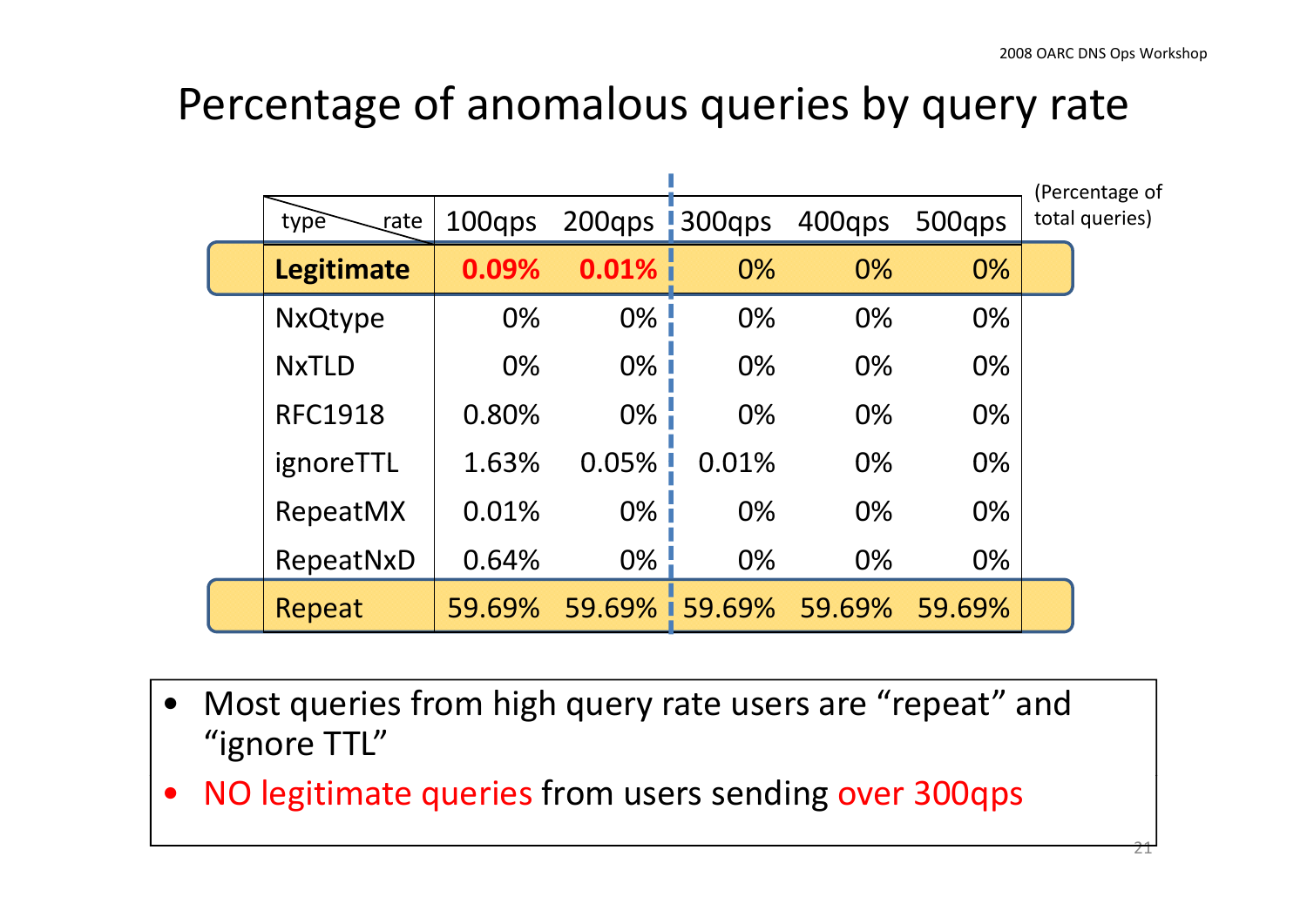### Second question ...

• A few users send most repeat queries



- What do they want to know so much?
- Close analysis of details of repeat queries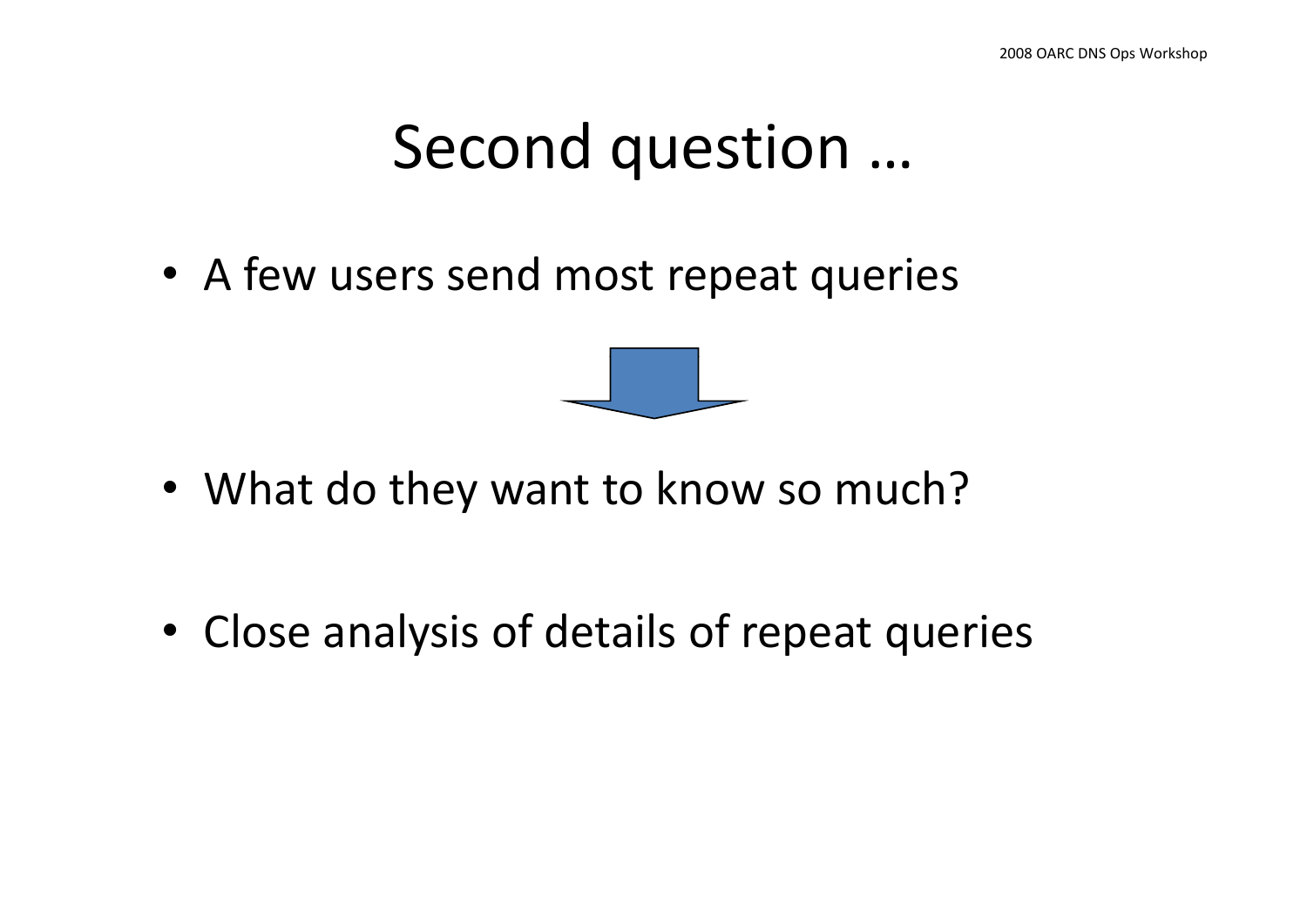# Analysis of details of repeat queries  $(1/3)$

- We observed 4 characteristic types in high query rate users
- •• (Type A) NTP servers
	- 3.9% of high query rate users, but 70% of high query rate queries
	- "I want to know the correct time!"
	- –– Repeated public NTP servers over 10 000qps continuously
		- (Ex.) "time.stdtime.gov.tw."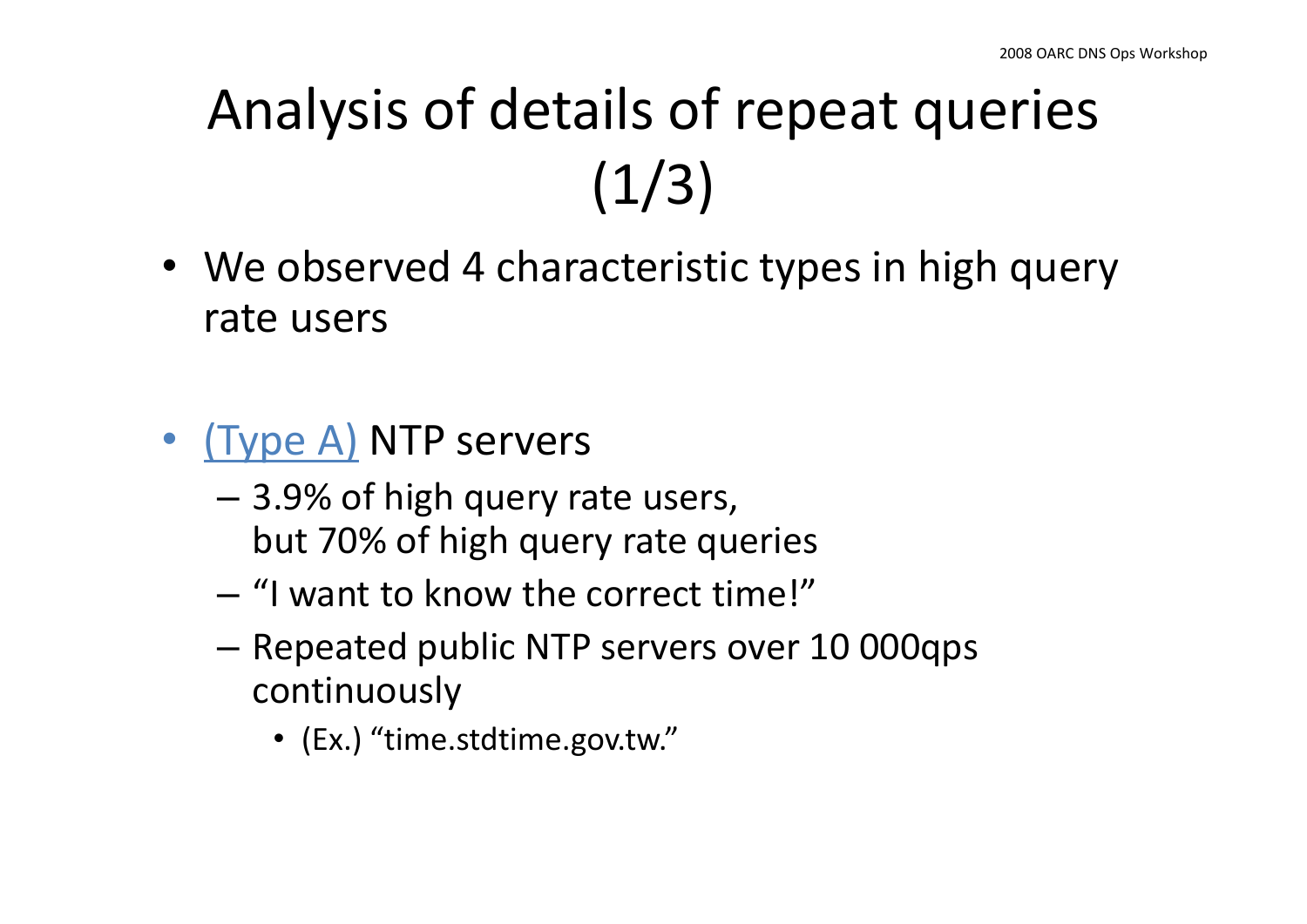# Analysis of details of repeat queries (2/3)

- (Type B) Mail servers
	- 76.4% of high query rate users
	- – $-$  "I want to find good SPAM servers!"
	- Repeated "A" and "MX" record queries including strings such as "mail", "mx", "smtp"
- •• (Type C) Messenger servers
	- –7.8% of high query rate users
	- Repeated major messenger service servers
		- (Ex.) AOL AIM, MSN, Windows Live, Yahoo …
	- –What is their purpose?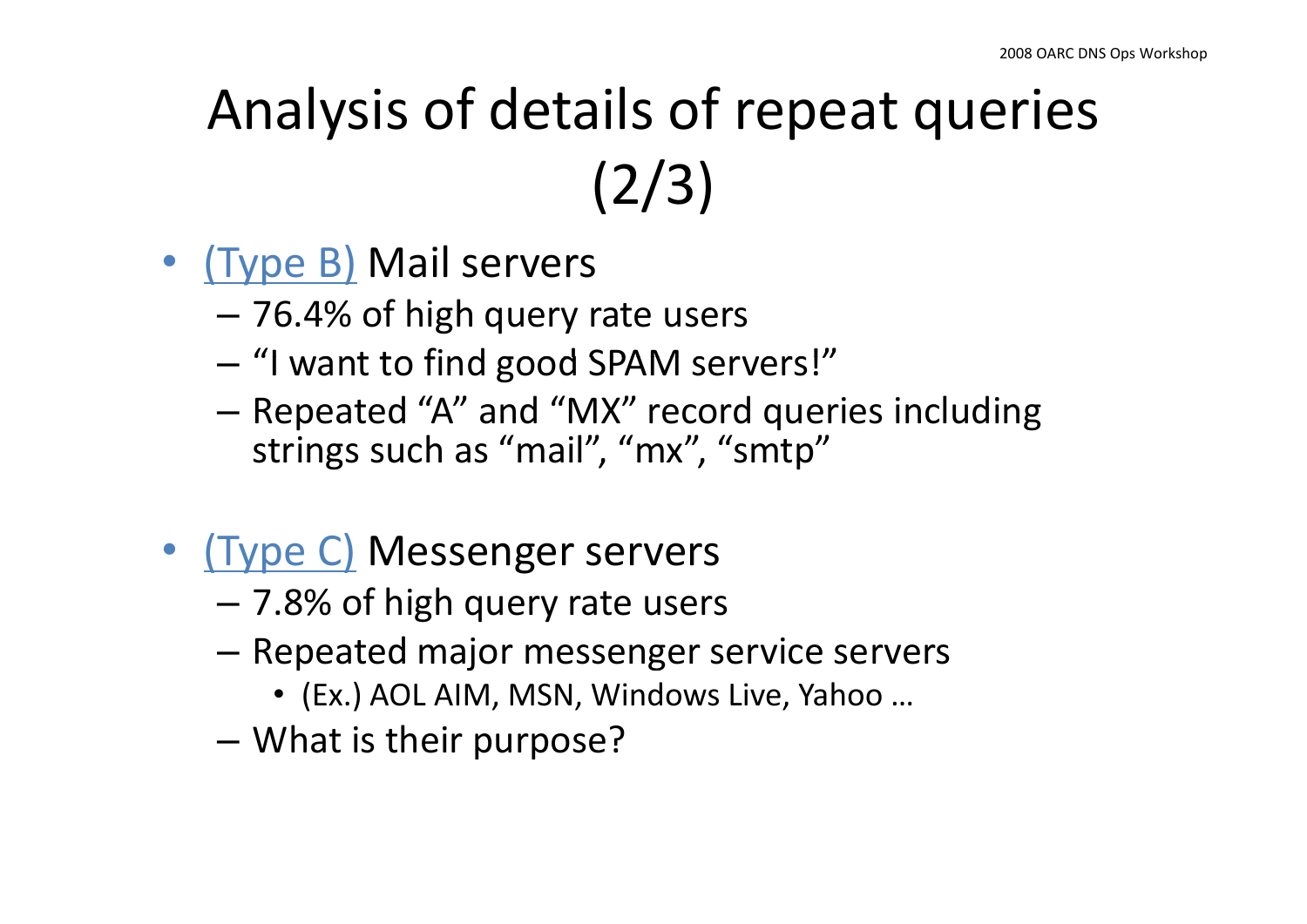# Analysis of details of repeat queries (3/3)

- (Type D) PTR queries
	- –7.8% of high query rate users
	- –Repeated "PTR" record for many IP addresses
	- Perhaps due to web log analyzer or related tools
- Others (Unclassified)
	- –Repeated queries for SNS web site domains
	- –– Repeated queries including strings "pic" "img" "photo" …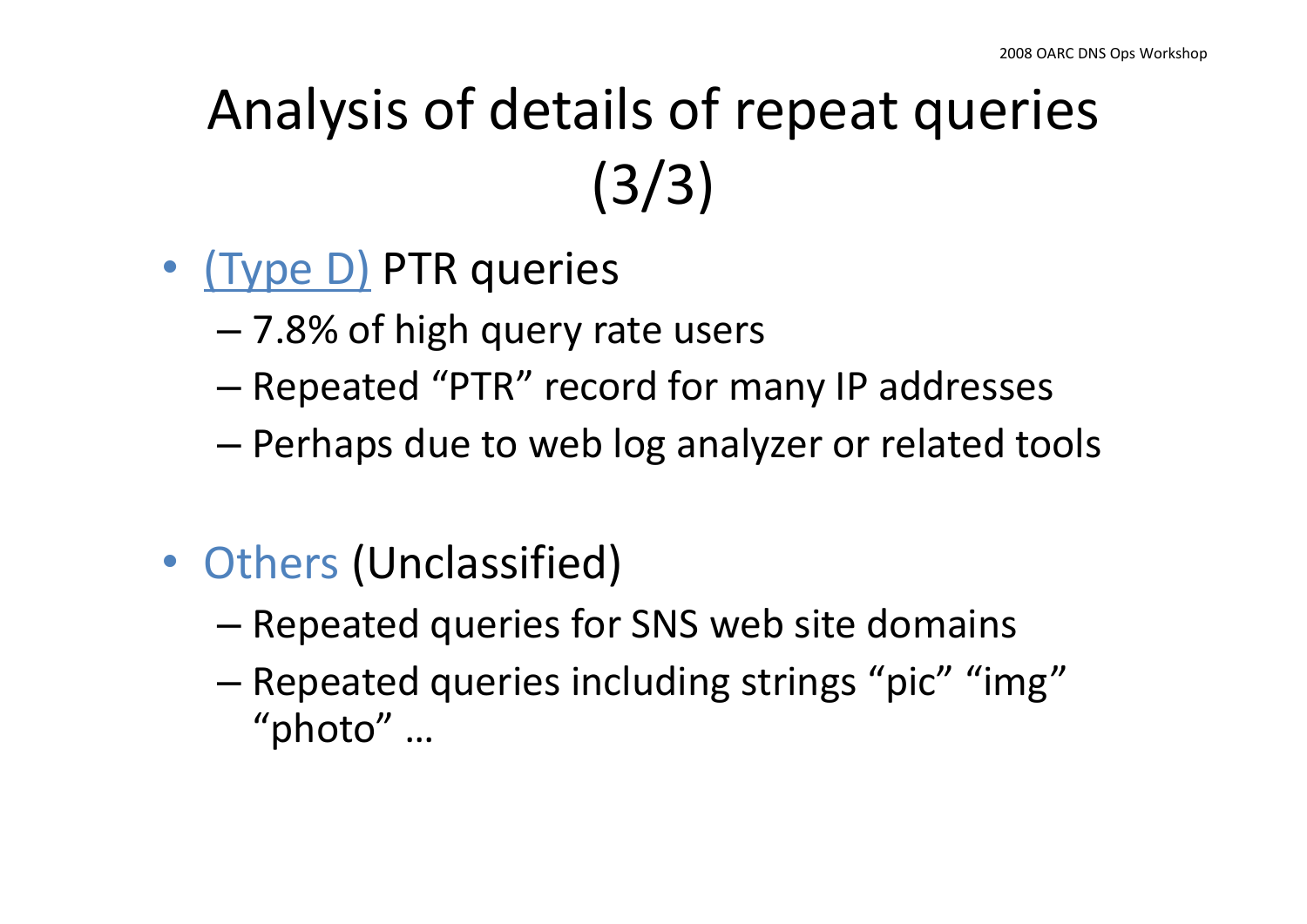## Summary

- All queries from high query rate user are bogus or unnecessary.
- We can prevent these anomalous queries easily.
	- – Apply query rate limit control per user
		- In this case, 300 qps
	- The load on DNS servers will decrease.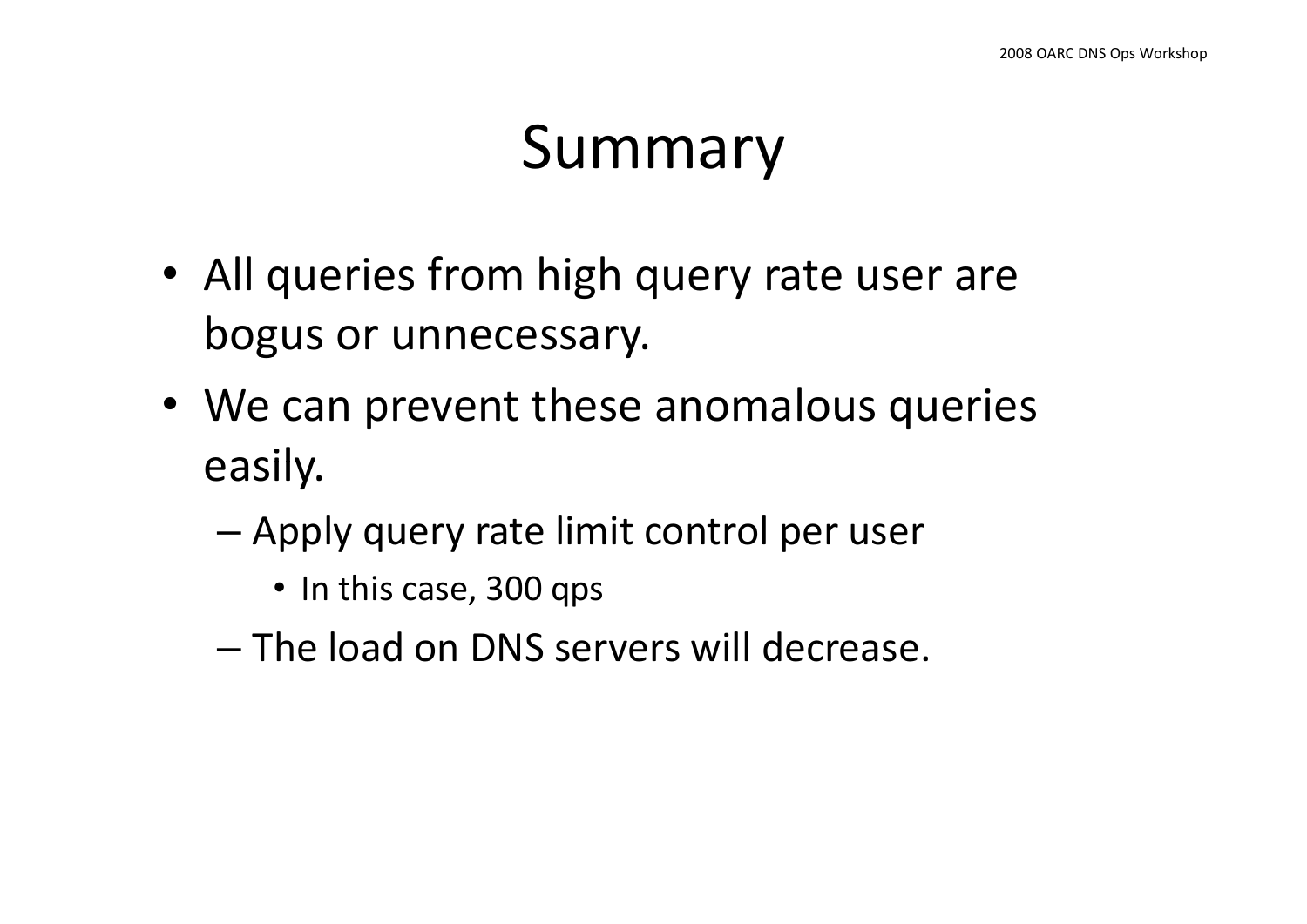# **Conclusion**

- We should consider the way to exclude bogus queries.
- We hope for the development of strong BIND for caching servers.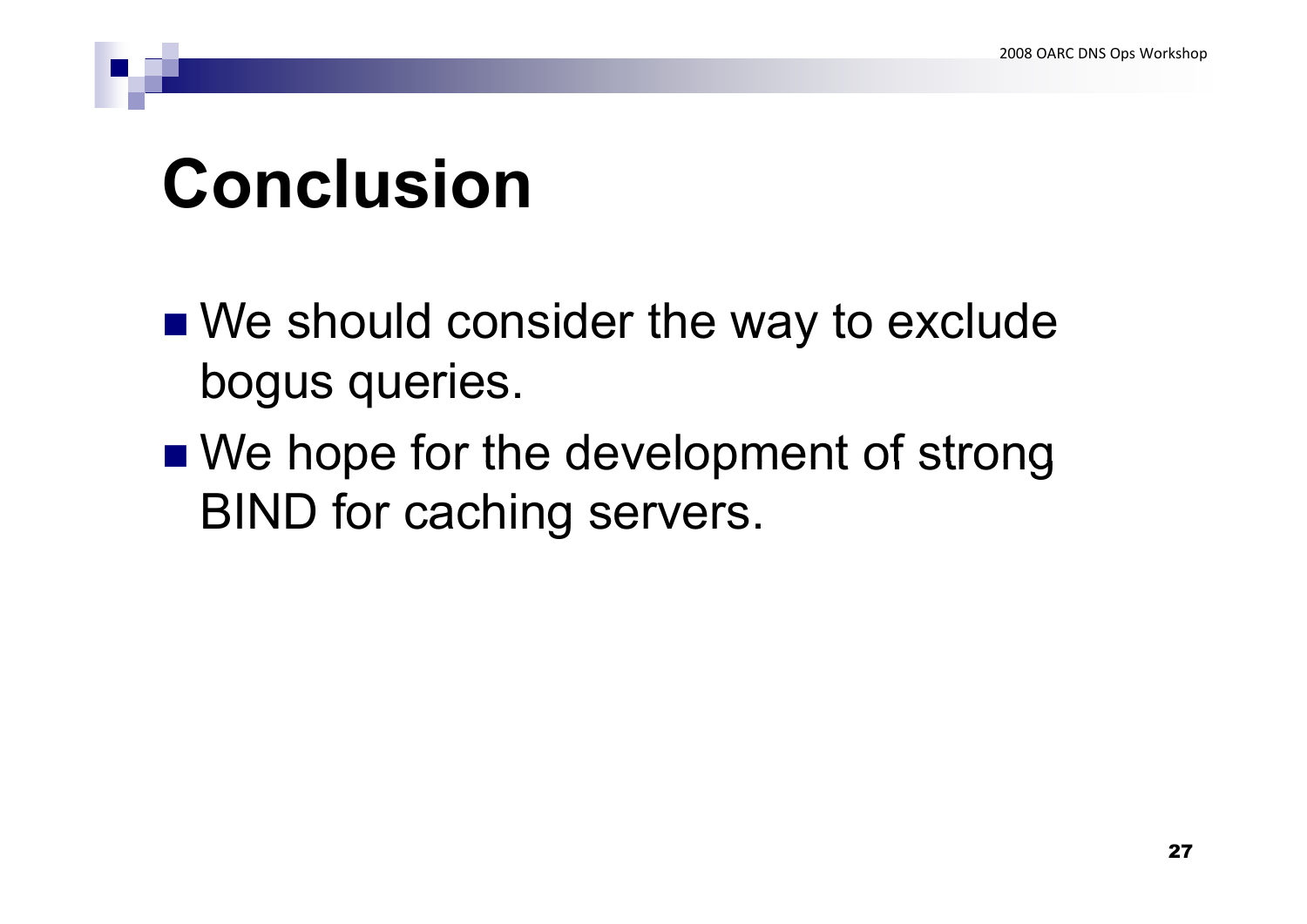### Fin.